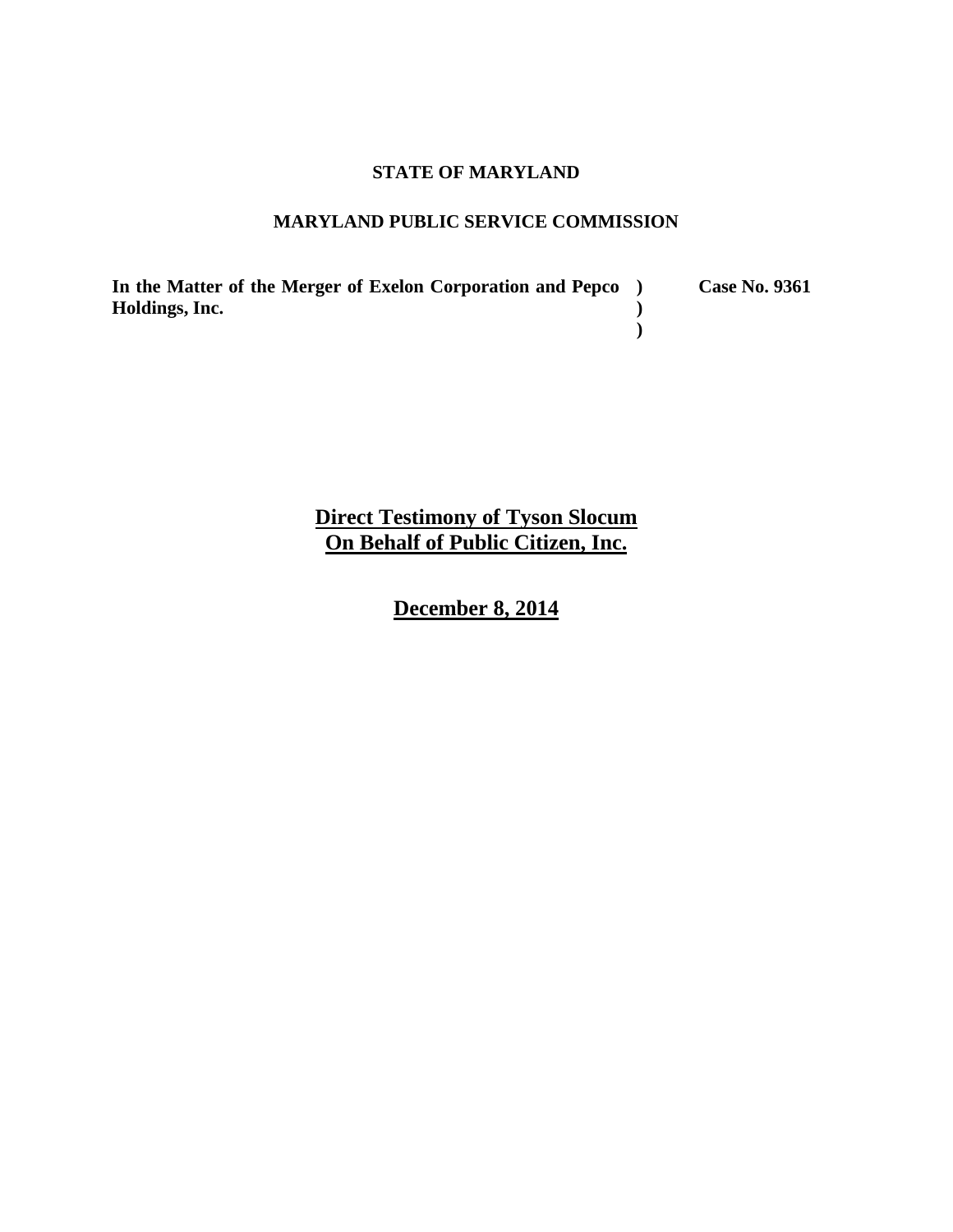### **Direct Testimony of Tyson Slocum On Behalf of Public Citizen, Inc.**

|                |              | <b>December 8, 2014</b>                                                               |
|----------------|--------------|---------------------------------------------------------------------------------------|
| $\mathbf{1}$   | I.           | <b>INTRODUCTION AND PURPOSE OF TESTIMONY</b>                                          |
| $\overline{2}$ |              |                                                                                       |
| 3              | Q            | Please state your name and business address.                                          |
| 4              | $\mathbf A$  | My name is Tyson Slocum, and I am the Director of the Energy Program for Public       |
| 5              |              | Citizen, Inc. ("Public Citizen"). My business address is 215 Pennsylvania Ave SE,     |
| 6              |              | Washington, DC 20003.                                                                 |
| 7              |              |                                                                                       |
| 8              | Q            | Please describe the history and mission of Public Citizen.                            |
| 9              | $\mathbf A$  | Founded in 1971, Public Citizen is a $501(c)(3)$ non-profit, non-partisan<br>consumer |
| 10             |              | advocacy organization based in Washington, DC with over 350,000 members and           |
| 11             |              | supporters across the United States. Public Citizen works on a broad array of policy  |
| 12             |              | issues dedicated to protecting household consumers and strengthening America's        |
| 13             |              | democracy. Our Energy Program promotes affordable, reliable and sustainable energy,   |
| 14             |              | which we accomplish through research and advocacy efforts on behalf of its members.   |
| 15             |              |                                                                                       |
| 16             | Q            | Please describe your current responsibilities as Energy Program Director of Public    |
| 17             |              | Citizen.                                                                              |
| 18             | $\mathbf{A}$ | I direct Public Citizen's Energy and Climate work, with a focus on the regulation of  |
| 19             |              | electric power, petroleum and natural gas markets. I cover Federal Energy Regulatory  |
| 20             |              | Commission jurisdictional markets, and serve on the U.S. Commodity Futures Trading    |
| 21             |              | Commission's Energy and Environmental Markets Advisory Committee. I testify before    |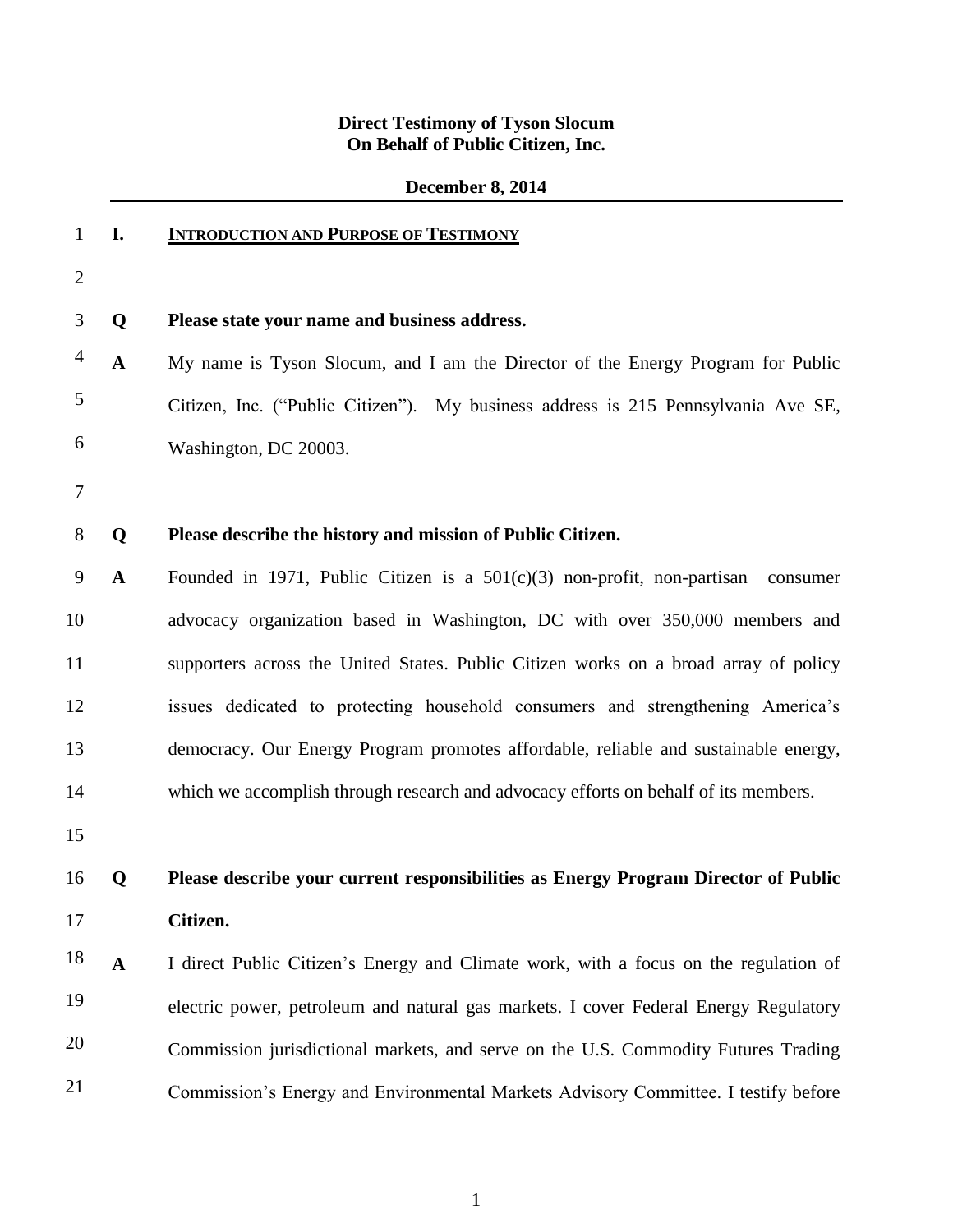Congress, most recently before the U.S. Senate on energy commodity market regulations. 1 I work regularly with Congress on legislative issues, and communicate regulatory with 2 3 the media on these topics.

4

### 5 **Q Please briefly summarize your prior employment and educational background.**

I received a Bachelor of Arts degree from the University of Texas at Austin, majoring in 6 Government. After graduation I was hired by the Institute on Taxation and Economic 7 Policy as an Analyst, and was employed there through 2000. In 2000 I switched jobs and 8 was hired by Public Citizen, Inc. as a Research Director working primarily on the 9 California electricity crisis of 2000-01, helping to produce research documenting how 10 deregulation and actions by companies like Enron caused the crisis. After a few years, I 11 was promoted to Director of the Energy Program. 12

13

### 14 **Q What is at issue in this proceeding?**

<sup>15</sup> **A** The Commission will be examining whether or not Exelon Corp's proposed acquisition of Pepco is consistent with the public interest and will provide benefits to consumers. 16

17

### 18 **Q What is the purpose of your testimony?**

**A** There are three issues with the proposed acquisition that raise questions as to whether the proposed transaction is consistent with the public interest and will provide benefits to 20 consumers. First, the structure of the transaction is designed to shift risk away from 21 Exelon Corp's shareholders and onto to captive ratepayers―risk unmitigated by the 22 companies' proposed ring-fencing. Second, the merger will consolidate Exelon's political 23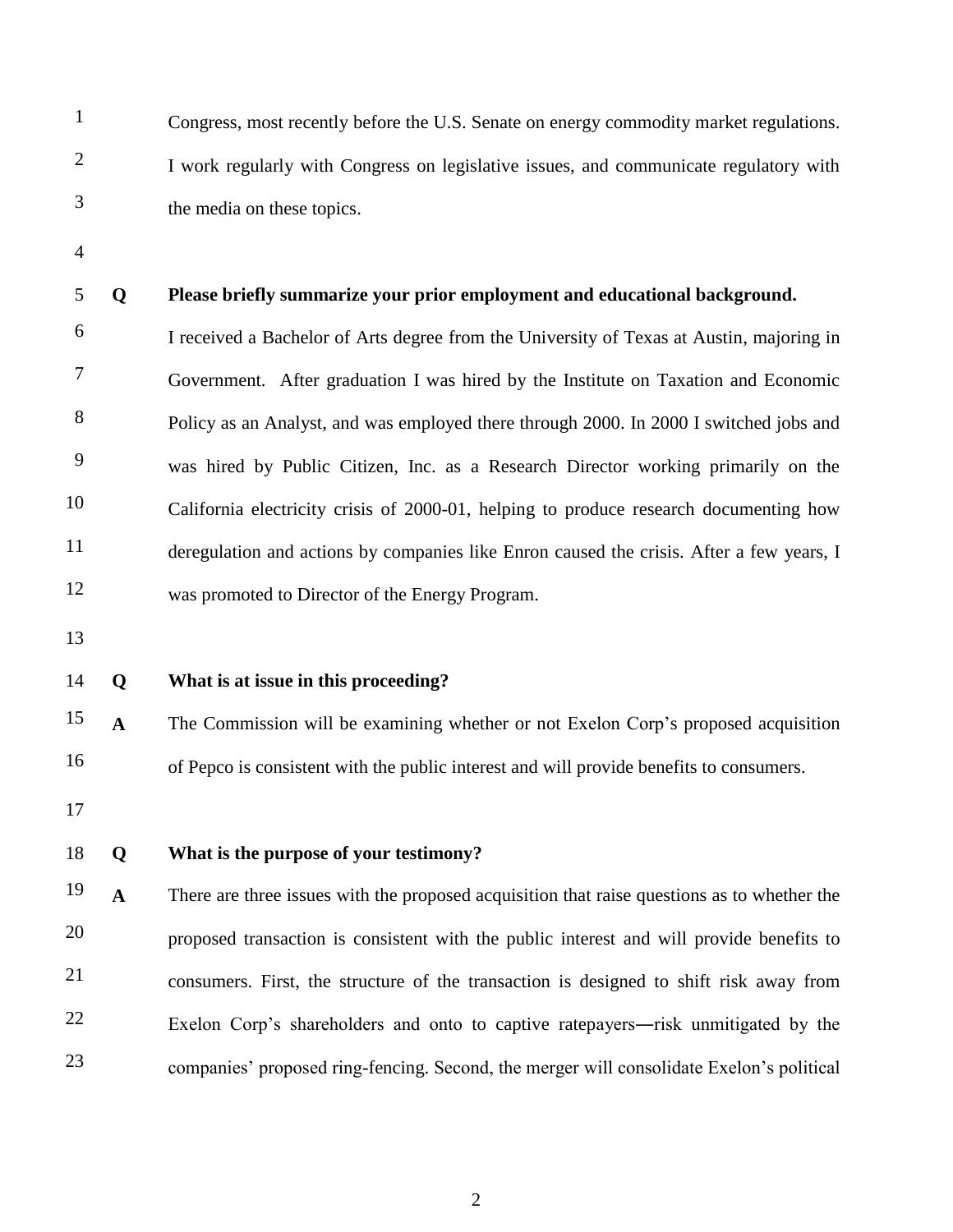| $\mathbf{1}$   |             | control of the regional market, PJM, enhancing its already outsized ability to influence      |
|----------------|-------------|-----------------------------------------------------------------------------------------------|
| $\overline{2}$ |             | the operations of the wholesale market, directly impacting Maryland ratepayers. Third,        |
| 3              |             | the merger will chill the ability of state leaders to enact sustainability goals, such as     |
| $\overline{4}$ |             | community solar and other clean energy initiatives, as Exelon has opposed such efforts.       |
| 5              |             |                                                                                               |
| 6              |             | II. The Transaction is at odds with the need for long-term distributional utility reform, and |
| 7              |             | in fact will harm consumers.                                                                  |
| 8              |             |                                                                                               |
| 9              | Q           | Explain how the proposed transaction increases risk for Pepco customers.                      |
| 10             | $\mathbf A$ | While both Pepco and Exelon are technically classified as being in the same electric          |
| 11             |             | utility industry, in actuality they are radically different companies. Pepco owns no power    |
| 12             |             | plants, and therefore derives all of its income from the regulated rate of return it earns    |
| 13             |             | purchasing power on the wholesale market and selling that electricity to its customers, as    |
| 14             |             | well as maintaining and operating transmission and distribution. As a mere procurer of        |
| 15             |             | power, Pepco's business model is inherently well-adjusted to the changes facing the           |
| 16             |             | utility industry: namely, the proliferation of affordable distributed generation and          |
| 17             |             | flatlining energy consumption.                                                                |
| 18             |             |                                                                                               |
| 19             |             | Exelon, on the other hand, owns power plants—a lot of power plants, it turns out. Exelon      |
| 20             |             | owns the largest number of power plants in PJM, with over 25,000 MW.<br>Exelon's              |

 control over substantial generation radically transforms Pepco's managerial, profit- motive priorities, moving it away from a facilitator of distributed generation and more towards a receptacle for Exelon's wholesale power sales. If Pepco remains an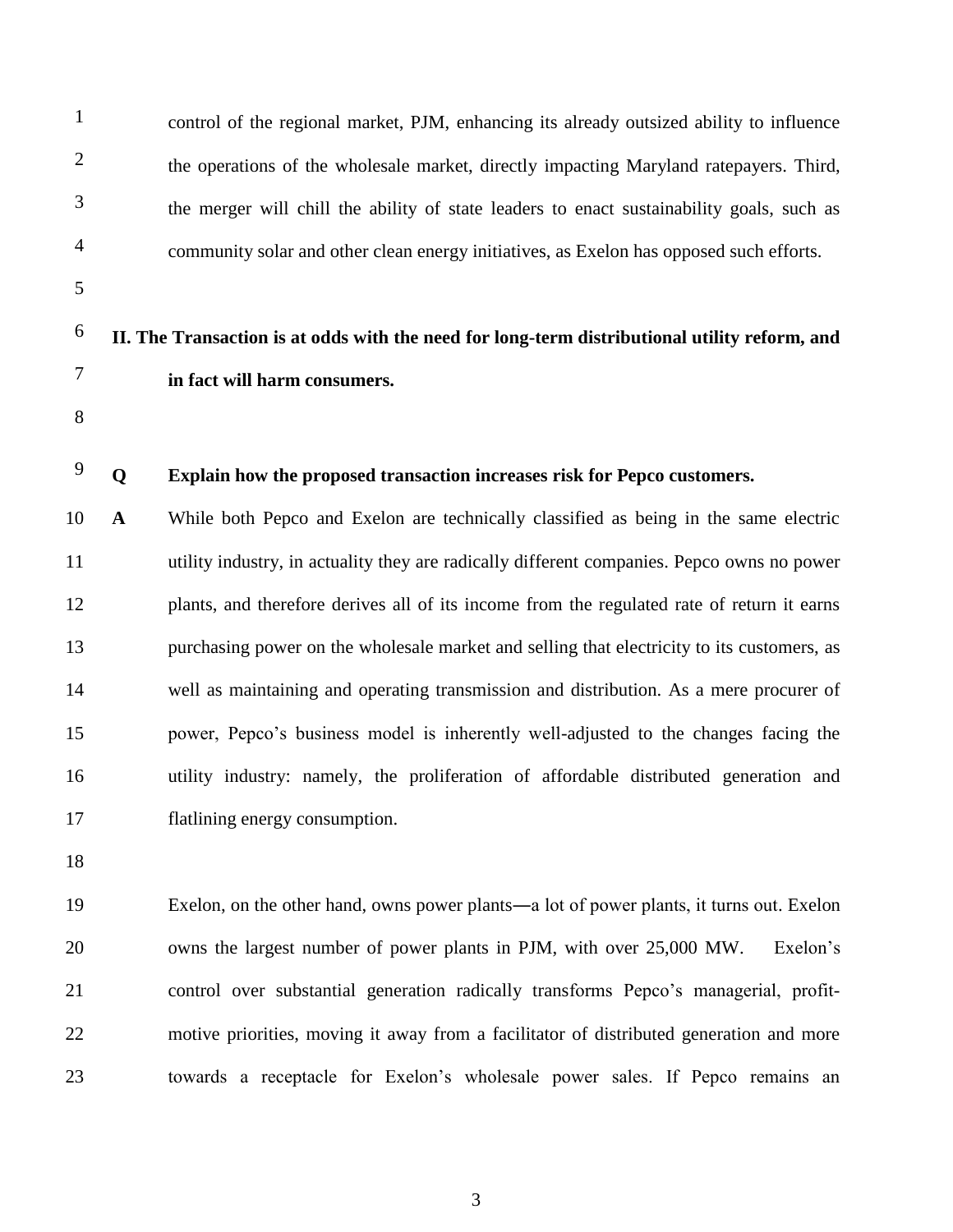independent company, unaffiliated with any generation, it will have the political and economic wherewithal to encourage distributed generation. A Pepco enveloped by Exelon will have a remarkably different set of marching orders: opposing any and all efforts to reduce purchases of electrons from the wholesale market, supplied by Exelon's generation. Exelon owns the largest generation fleet in PJM, where its merchant plants have traditionally enjoyed lucrative returns. However, declining natural gas prices, lower power consumption, cheaper renewable energy and increased expenses for Exelon's aging nuclear power fleet have challenged Exelon's bottom line as of late, as Exelon faces significant risk exposure from increasingly volatile wholesale market conditions in PJM.

 $\overline{a}$ 

 At the same time that wholesale markets are more volatile and returns less certain, retail market profit margins have been improving in PJM and elsewhere. On various calls with Wall Street analysts, Exelon executives have noted a significant decrease in the number of primary retail competitive suppliers, as well as less aggressive expansion of incumbent utility shopping of retail load. Exelon's CEO told investors: "This acquisition will add 17 further sources of stable regulated cash to our portfolio," and it "... increases Exelon's utility derived earnings and cash flows, providing a solid base for the dividend and 19 maintaining the upside from a recovery in power markets.<sup>"2</sup> Wall Street analysts cheered the acquisition, highlighting the shift of risk away from unregulated merchant assets with more guaranteed cash flow:

 Exelon Corp Q1 2014 Earnings Call Transcript, April 30, 2014, http://seekingalpha.com/article/2179093-exelonsexc-ceo-chris-crane-on-q1-2014-results-earnings-call-transcript 2 *Sanford C. Bernstein Strategic Decisions Conference*, May 29, 2014, Slide 6,

www.sec.gov/Archives/edgar/data/9466/000119312514215344/d733724dex991.htm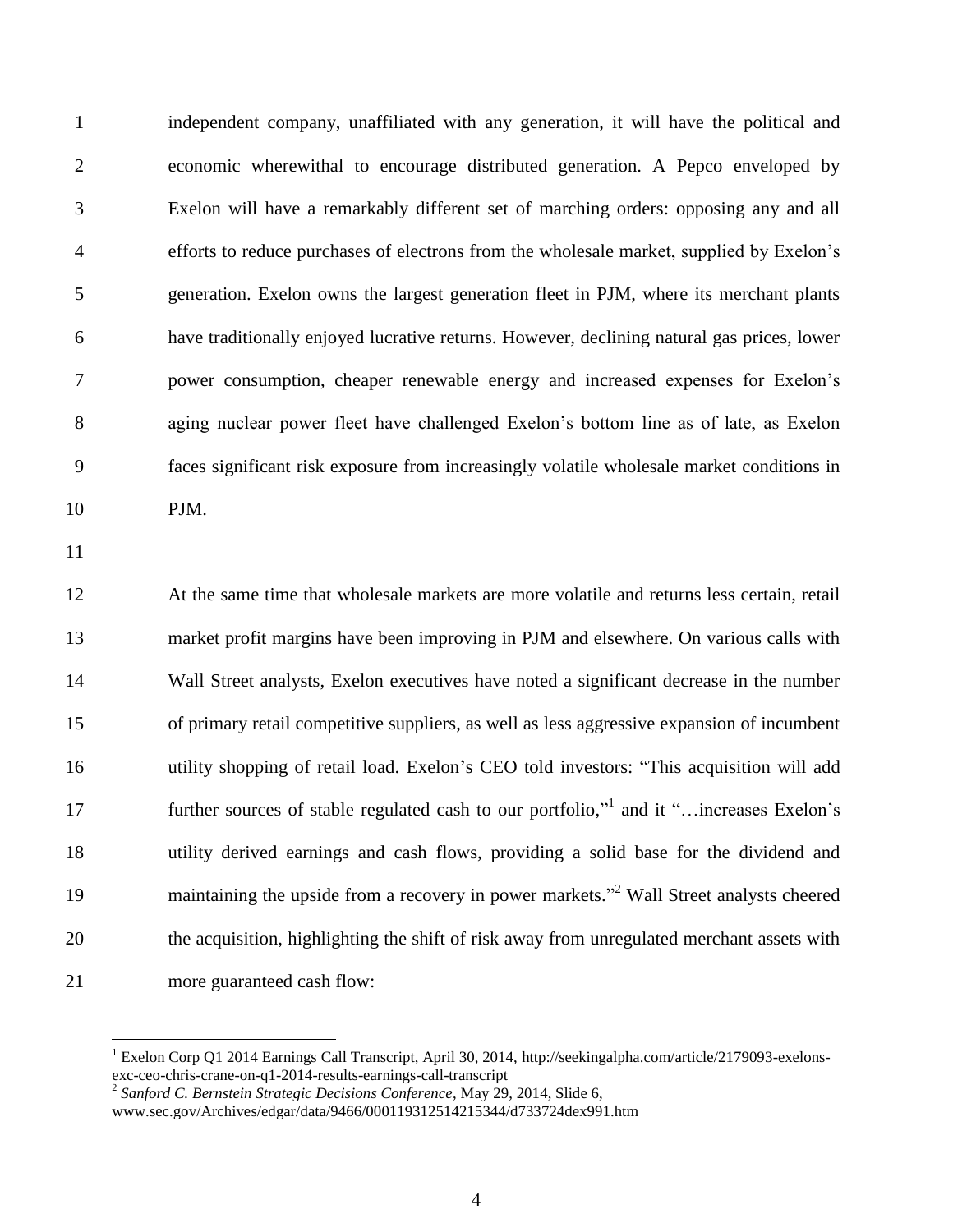| $\mathbf{1}$   | The "opportunistic" deal means Exelon would derive almost two-thirds of its                |
|----------------|--------------------------------------------------------------------------------------------|
| $\overline{2}$ | earnings from rate-regulated businesses, up from 55-60 percent, CEO Chris                  |
| 3              | Crane said Analysts viewed Exelon's move as a distinct shift away from the                 |
| 4              | merchant power business and toward the relative safety of regulated utilities. "We         |
| 5              | see the latest transaction as firmly re-positioning the company back towards more          |
| 6              | of a regulated profile " UBS's Julien Dumoulin-Smith said in a note to clients.            |
| 7              | Edward Jones analyst Andy Pusateri had a similar view. "The added exposure to              |
| 8              | regulated utilities should add more stable earnings for a company heavily                  |
| 9              | exposed to nonregulated generation," he said. "We prefer that stream of cash               |
| 10             | flow. $n^3$                                                                                |
| 11             |                                                                                            |
| 12             | Therefore, Exelon's proposed acquisition of Pepco must be seen through the lens of a       |
| 13             | more volatile and risky wholesale power market with more stable returns from retail        |
| 14             | operations.                                                                                |
| 15             |                                                                                            |
| 16             | The reason so many Wall Street analysts cheered the proposed acquisition is that Pepco's   |
| 17             | 1.4 million captive ratepayers within Exelon's PJM footprint handily offset Exelon's       |
| 18             | increasingly volatile wholesale market operations. In effect, Pepco's ratepayers will be a |
| 19             | secure purchaser of Exelon's wholesale sales, delivering guaranteed revenues to Exelon's   |
| 20             | shareholders.                                                                              |
| 21             |                                                                                            |

 *Exelon doubles down on regulated assets with Pepco buy,* Jeffrey Tomich and Rod Kuckro, EnergyWire: Thursday, May 1, 2014, www.eenews.net/stories/1059998806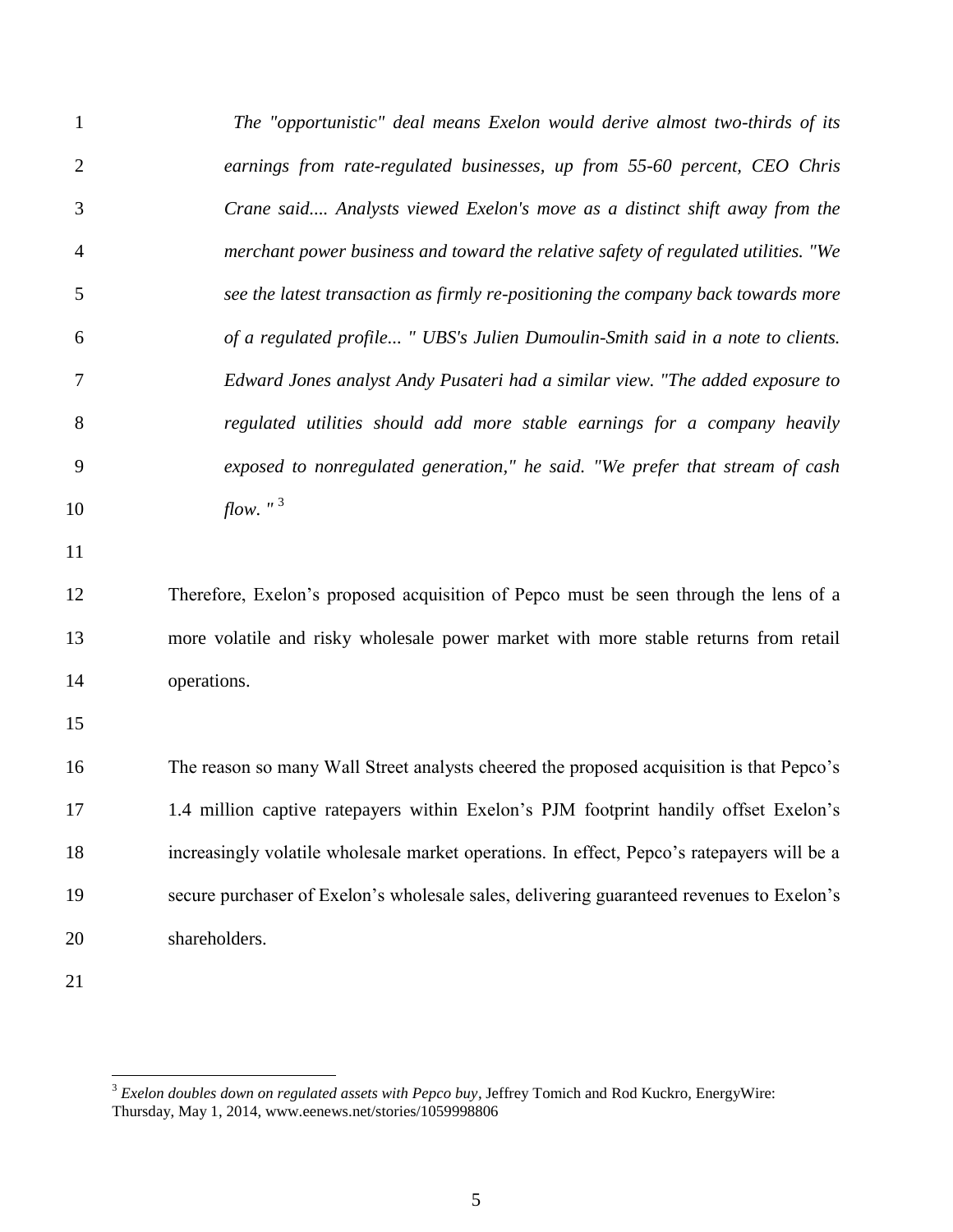| $\mathbf{1}$   |              | Note that Pepco's retail operations are wholly within PJM: it would make little sense for   |
|----------------|--------------|---------------------------------------------------------------------------------------------|
| $\overline{2}$ |              | Exelon to expand its retail footprint outside of PJM. The whole point of the transaction is |
| 3              |              | to mitigate the increasing levels of risk from operating such a large fleet of merchant     |
| $\overline{4}$ |              | plants in PJM. And I don't see anything in the transaction that mitigates this risk to      |
| 5              |              | Maryland consumers.                                                                         |
| 6              |              |                                                                                             |
| 7              |              | <b>III. Regional Consolidation Threatens Maryland Customers</b>                             |
| 8              |              |                                                                                             |
| 9              | Q            | Describe how the regional consolidation resulting from the proposed transaction             |
| 10             |              | threatens Maryland customers.                                                               |
| 11             | $\mathbf{A}$ | By virtue of having restructured its electric utilities in the late 1990s, coordination and |
| 12             |              | wholesale power pricing is now run by a private Delaware corporation, PJM                   |
| 13             |              | Interconnection Inc. ("PJM") This private organization has often been directly at odds      |
| 14             |              | with various Maryland government mandates and initiatives, and this private corporation     |
| 15             |              | has the legal authority, with backing from the Federal Energy Regulatory Commission         |
| 16             |              | ("FERC"), to overrule and ignore various Maryland statutes that PJM believes to be at       |
| 17             |              | odds with its mission and FERC-approved tariff.                                             |
| 18             |              |                                                                                             |
| 19             |              | Until 2007, PJM had an internal Market Monitor. That year, the Market Monitor filed a       |
| 20             |              | formal complaint with federal officials that PJM management interfered with the Market      |
| 21             |              | Monitor's independence, forcing the office to alter reports to be more favorable to PJM     |
| 22             |              | management's wishes. One result of the complaint was that FERC forced PJM to spin off       |
|                |              |                                                                                             |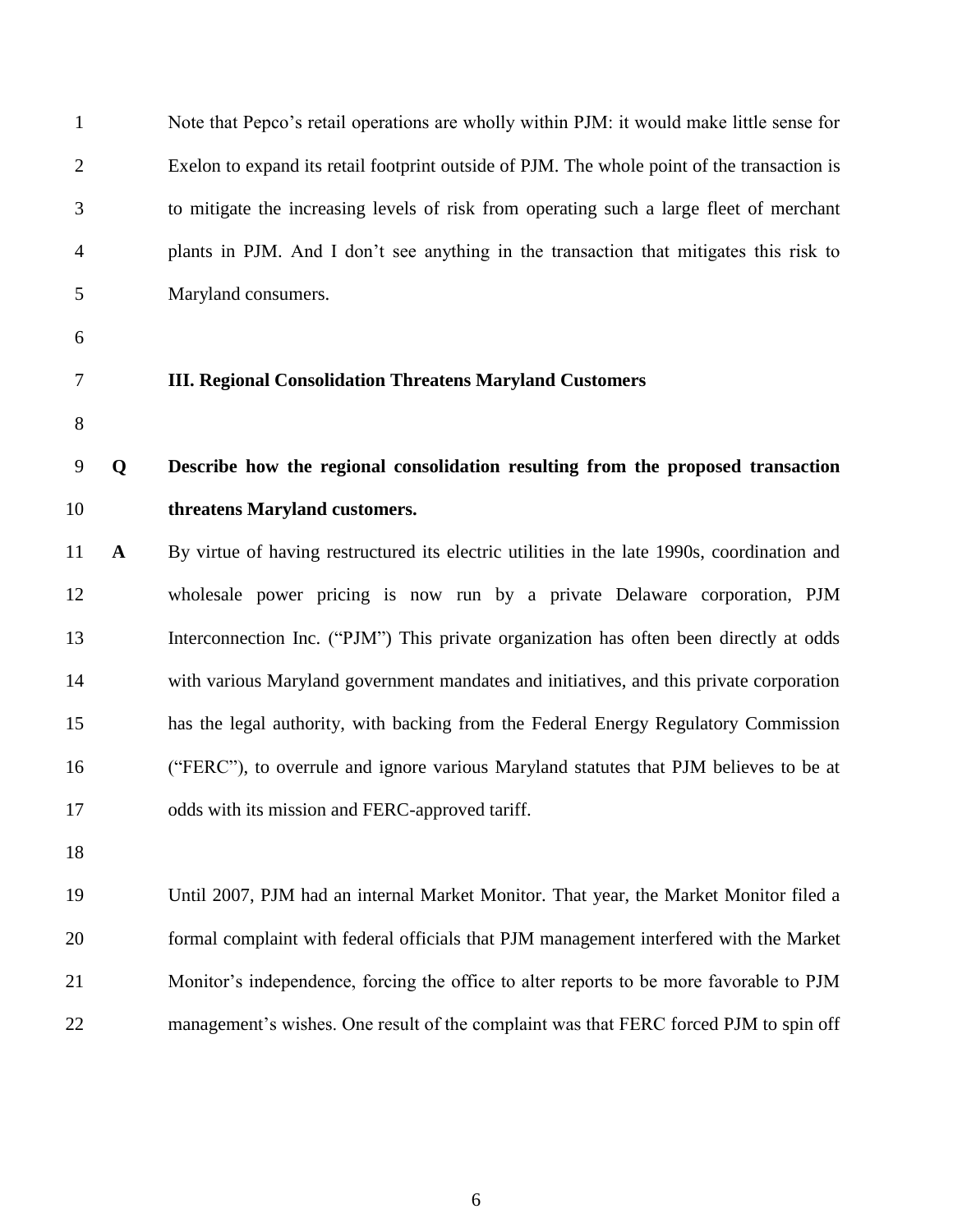| the Market Monitoring unit to become a fully independent entity, now called Monitoring      |
|---------------------------------------------------------------------------------------------|
| Analytics LLC.                                                                              |
|                                                                                             |
| In the FERC docket reviewing the proposed acquisition of Pepco by Exelon, <sup>4</sup> the  |
| independent Market Monitor raised serious questions about the transaction. Specifically,    |
| the Market Monitor identified vertical market power issues related to the significant       |
| consolidation of transmission, electric distribution and gas distribution assets under the  |
| control of a single owner. From the Market Monitor's FERC filing:                           |
|                                                                                             |
| Transmission owners' participation in PJM, or in any other [regional transmission           |
| organization] RTO, is voluntary.                                                            |
| Transmission owners have significant leverage over the RTO in which they are a              |
| member.                                                                                     |
| Like any organization, RTOs are concerned with protecting their size, scope and             |
| importance. The exit of a transmission member would be a very significant negative for      |
| an RTO. The greater the proportion of the RTO's assets represented by the transmission      |
| owner, the greater the threat of exit to the RTO and the greater the potential influence of |
| the transmission owner over the RTO governance and processes.                               |
| The combination of Exelon and PHI will combine under a single owner a substantial           |
| portion of the transmission system. Exelon's transmission assets currently account for      |
| 16.8 percent of transmission service credits collected from the PJM market and Pepco        |
| Holdings assets currently account for 6.6 percent of transmission service credits           |
| collected from the PJM market. The combined company would account for 23.4 percent          |
|                                                                                             |

EC14-96.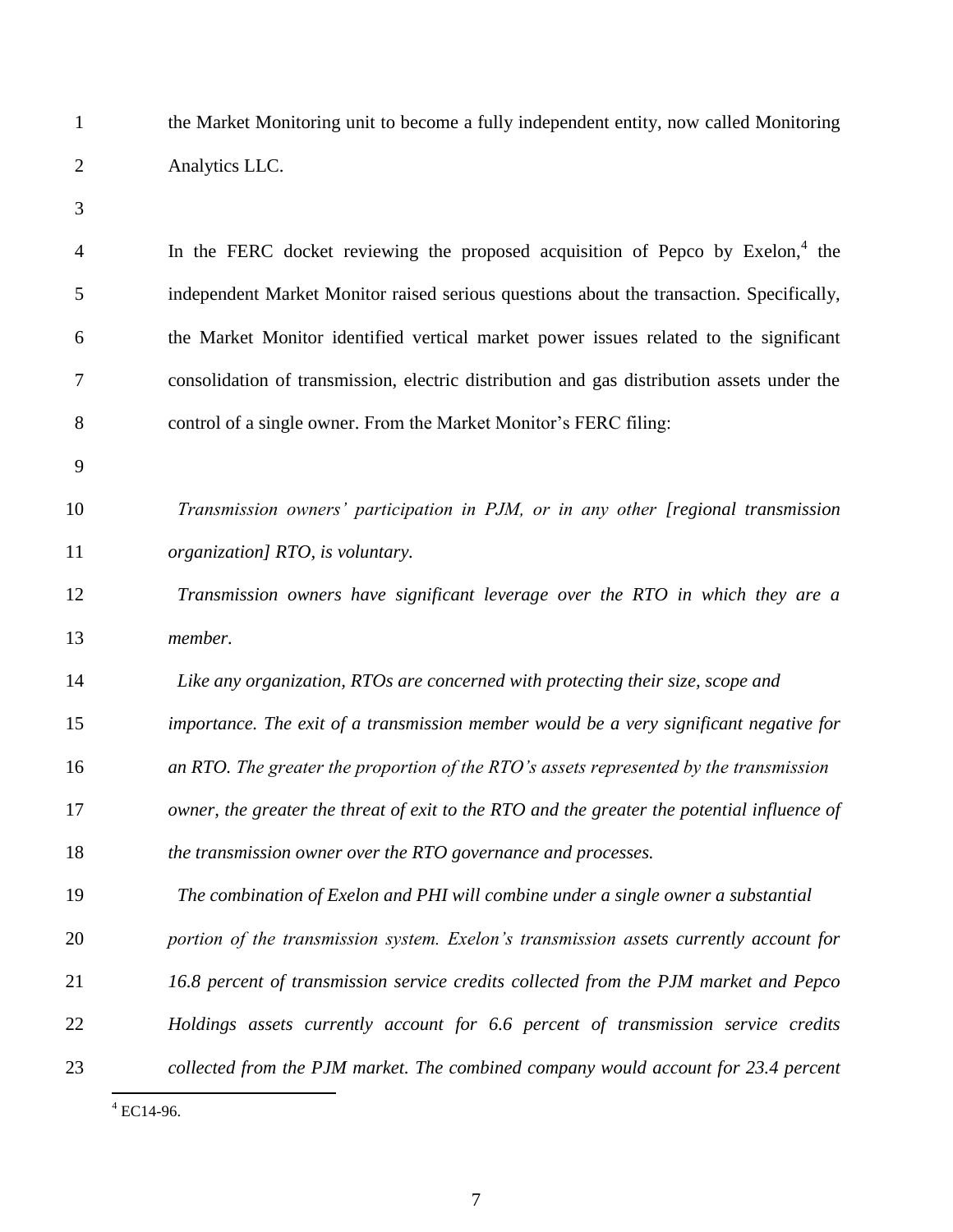| $\mathbf{1}$   | of transmission service credits collected from the PJM market. The combined owner will     |
|----------------|--------------------------------------------------------------------------------------------|
| $\overline{c}$ | have substantial and increased influence over decisions that directly relate to            |
| 3              | competition in PJM among developers of transmission projects. Although the RTO has         |
| 4              | responsibility for the interconnection process,<br>transmission owners<br>perform          |
| 5              | interconnection studies for generation.                                                    |
| 6              | Having a transmission owner involved in the study process creates a conflict of            |
| 7              | interest if they are also the developer or potential developer of a project or own         |
| 8              | competing generation.                                                                      |
| 9              | The incentive and opportunity exist for transmissions owners to exert vertical             |
| 10             | market power and influence the interconnection process of potential wholesale              |
| 11             | competitors, from determining the timeliness, the technical requirements for and the costs |
| 12             | of the interconnection.                                                                    |
| 13             | Transmission owners are responsible for setting the line limits used by the RTO in         |
| 14             | their network models. It is evident from a recent PJM study of operational and market      |
| 15             | impacts during a heat wave event, that incorrect or incomplete information on line limits  |
| 16             | can have significant market impacts.                                                       |
| 17             | The concentration of ownership in transmission assets creates a concern about              |
| 18             | horizontal in addition vertical, market power. A consolidation of transmission companies   |
| 19             | reduces the pool of companies that have the expertise to compete to build competitive      |
| 20             | transmission projects, as defined in Order No. 1000. Consolidation will reduce the         |
| 21             | competition to build competitive transmission projects. A reduction in competition will    |
| 22             | likely result in higher costs for customers. <sup>5</sup>                                  |

 5 "Comments of the Independent Market Monitor for PJM," FERC Docket No. EC14-96, filed July 21, 2014, Pages 6-8.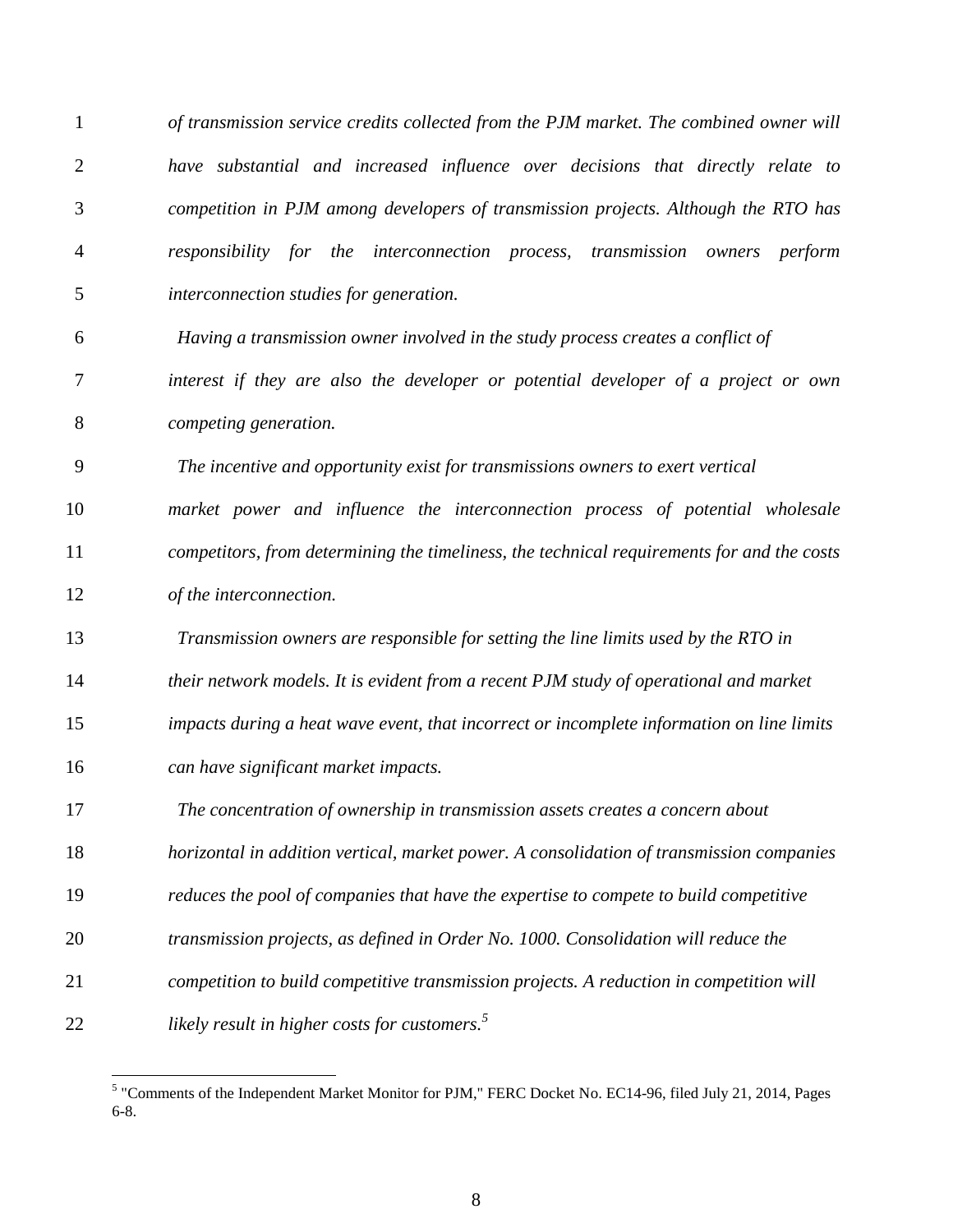FERC declined to impose any mitigation to account for these concerns when it approved 2 the merger. At this point, Maryland officials are well aware of a long list of issues where FERC officials have ignored the state's concerns about protecting consumers and having access to a fair and competitive wholesale market. This means that the Maryland Public Service Commission must be even more vigilant to ensure the transaction is in the public interest and provides benefits to consumers. And at this point, the transaction places Maryland at risk because it fails to address Exelon's expanded control and influence within PJM.

 Not only will the merger consolidate Exelon's control of PJM, but within Maryland as well. If the merger is approved, Exelon will control 85% of the utility system in Maryland, aggregating the company's political and economic control. Maryland officials 13 didn't have many options when Exelon acquired Constellation in 2012, since then- Constellation CEO Mayo A. Shattuck essentially ran the company into bankruptcy after engaging in highly risky derivatives deals that left the parent company exposed to unsustainable losses. As a result, Exelon's acquisition of Constellation was more akin to a bailout, and the state had little leverage to ensure the transaction was in the public interest.

 Exelon's acquisition of Pepco is far different. Pepco's balance sheet is stable and healthy, and the company had multiple suitors. Some of the competing utility bids came from utilities much like Pepco, in that they do not own generation, and therefore do not present the kind of regional and in-state consolidation posed by Exelon's proposed transaction.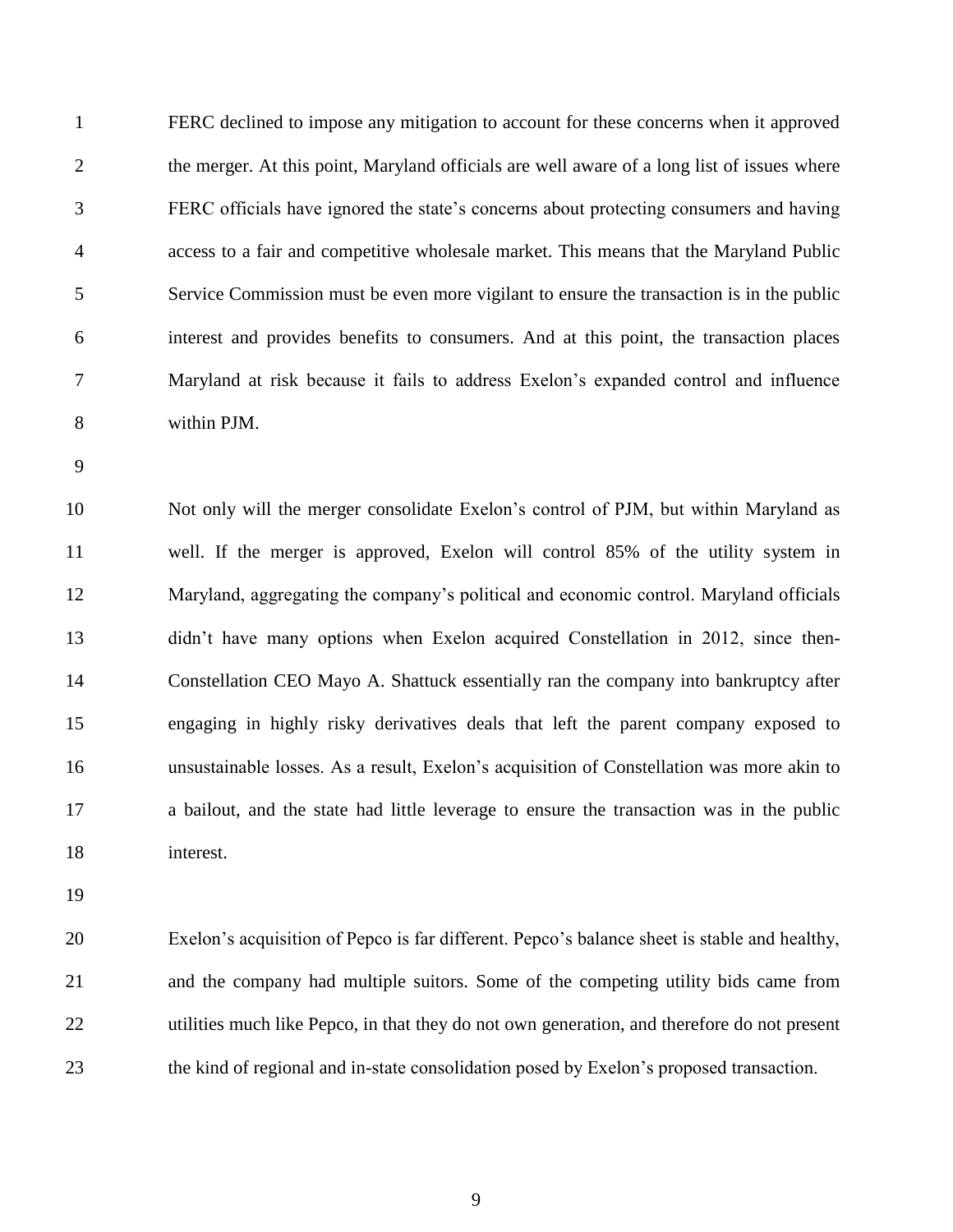| $\mathbf{1}$   |              | There is a related issue: Mayo A. Shattuck currently serves as Executive Chairman of        |
|----------------|--------------|---------------------------------------------------------------------------------------------|
| $\overline{2}$ |              | Exelon Corp. Given Mr. Shattuck's poor management performance when he served as             |
| 3              |              | Constellation CEO, I am concerned that his role as Executive Chairman provides              |
| $\overline{4}$ |              | inadequate independence of the board in overseeing management's Maryland operations.        |
| 5              |              |                                                                                             |
| 6              | Q            | Describe episodes of alleged market manipulation unaddressed by federal                     |
| $\tau$         |              | regulators.                                                                                 |
| $8\phantom{1}$ | $\mathbf{A}$ | In July 2007, Exelon was required to pay a \$1 billion settlement stemming from             |
| 9              |              | allegations raised by the Illinois Attorney General that the company manipulated the        |
| 10             |              | federal-jurisdictional power auction, causing ratepayer bills to skyrocket. The settlement  |
| 11             |              | followed allegations raised in a FERC proceeding. Before FERC could act on the market       |
| 12             |              | manipulation allegations, Exelon agreed to pay the \$1 billion settlement, which was        |
| 13             |              | slated to be refunded to consumers. <sup>6</sup>                                            |
| 14             |              |                                                                                             |
| 15             |              | And Exelon did it again this year. Once a year, PJM operates a Reliability Pricing Model    |
| 16             |              | Base Residual Auction (Capacity Auction) as part of a series of remarkably complex          |
| 17             |              | market rules, in a constantly-changing effort to assure that generators provide enough      |
| 18             |              | power to keep the lights on. The Capacity Auction solicits bids from power providers to     |
| 19             |              | provide capacity for a year-long period, three years in advance of the auction date.        |
| 20             |              |                                                                                             |
| 21             |              | Every entity delivering electricity in PJM must pay the locational capacity price for their |
| 22             |              | local zone, as set by the annual Capacity Auction. Therefore, it is end                     |
| 23             |              | consumers—including Maryland households—who ultimately pay these capacity prices.           |
|                |              |                                                                                             |

<sup>&</sup>lt;sup>6</sup> Exelon 10-k, [www.exeloncorp.com/assets/environment/docs/pdf\\_EXELONCORP10K.pdf,](http://www.exeloncorp.com/assets/environment/docs/pdf_EXELONCORP10K.pdf) Page 73.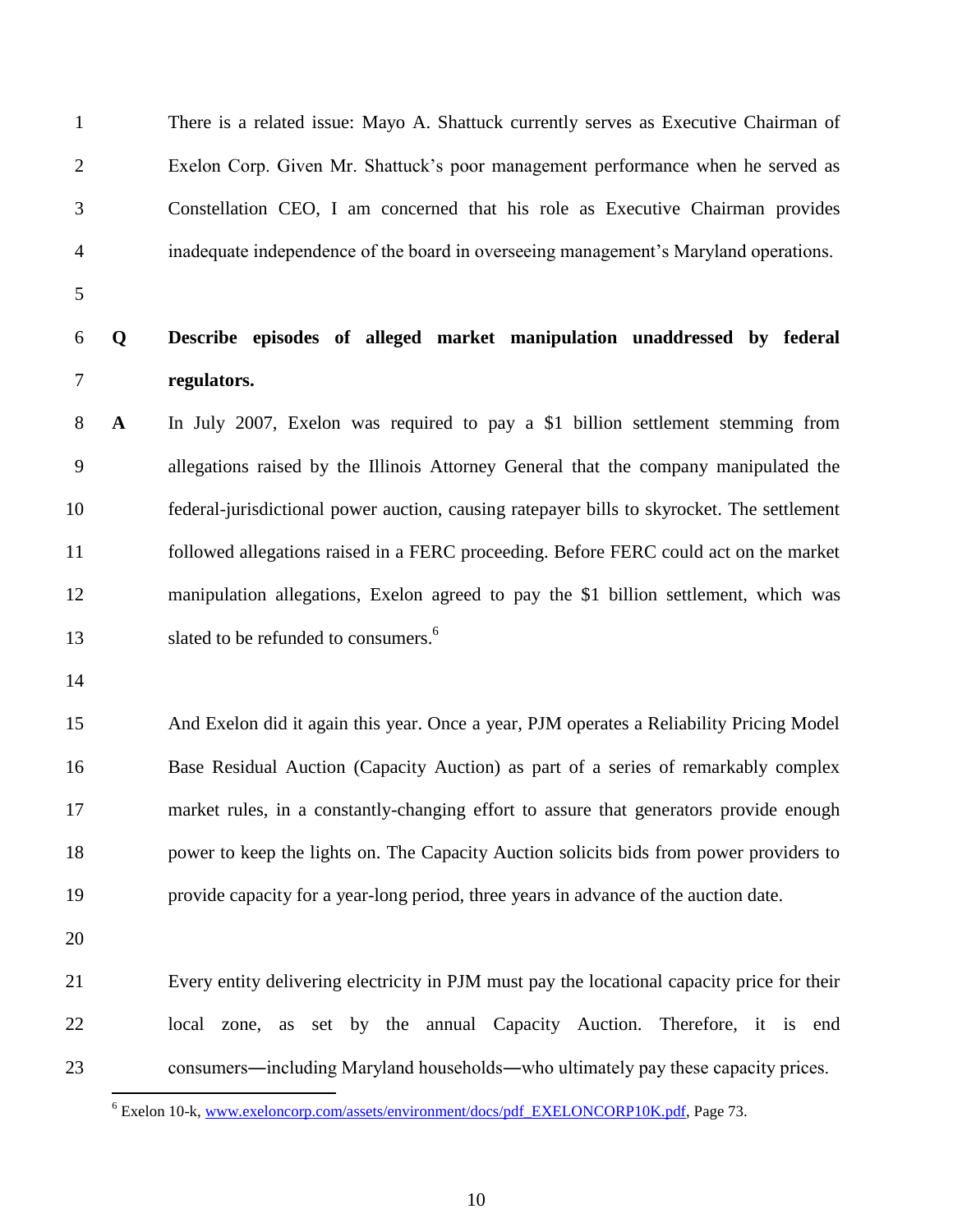The Capacity Auction at issue here opened on May 12, 2014, with the results posted on May 23. This May Capacity Auction was to procure power for 2017-18.

 The results of the Capacity Auction will be a staggering blow to consumers: \$120/MW- day for the 2017-18 period, more than double the amount (\$59/MW-day) for 2016-17, with end-consumers ultimately responsible for the \$3.7 billion price tag. Anytime a key market indicator (in this case, the Capacity Auction results) rises more than 100% in one year, regulators should scrutinize the aberration. But the Federal Energy Regulatory Commission failed, one again, to protect Maryland consumers. As a result, the auction results stand.

 PJM's market monitor, Monitoring Analytics, concluded in its 2014 PJM State of the Market report—issued August 14, 2014—that "[t]he aggregate [PJM Capacity] market structure was evaluated as not competitive. For almost all auctions held from 2007 to the present, the PJM region failed the three pivotal supplier test (TPS), which is conducted at the time of the auction. The local market structure was evaluated as not competitive. For almost every auction held, all [Locational Delivery Area] LDAs have failed the TPS test, which is conducted at the time of the auction… Market design was evaluated as mixed because while there are many positive features of the Reliability Pricing Model (RPM) design, there are several features of the RPM design which threaten competitive outcomes."<sup>7</sup> 

<sup>&</sup>lt;sup>7</sup> Section 5, Capacity Market, page 163,

www.monitoringanalytics.com/reports/PJM\_State\_of\_the\_Market/2014.shtml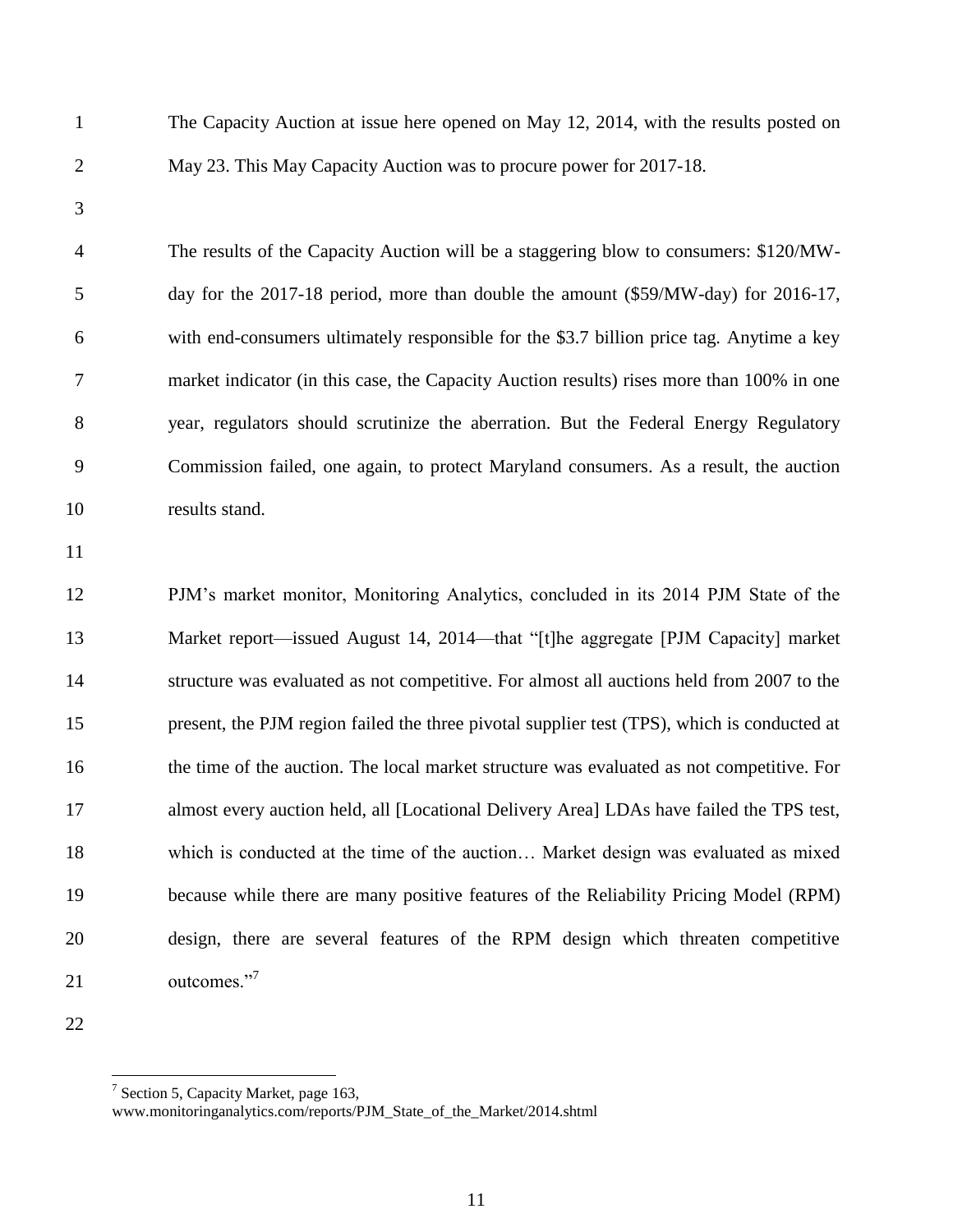Despite concluding that PJM's Capacity Markets are "not competitive," Monitoring Analytics surmised that "although structural market power exists in the Capacity Market, a competitive outcome resulted from the application of market power mitigation rules."<sup>8</sup> So, months after the May Capacity Auction, the PJM market monitor concluded that the capacity auction was structurally uncompetitive, but the market monitor's application of "market power mitigation rules" resulted in a competitive outcome. But I believe the Capacity Auction and its results violated federal anti-manipulation statutes and the requirement that all rates be just and reasonable, because one market 11 participant—Exelon Corp—executed a simple strategy to ensure that a portion of its generation portfolio would submit prices that would be rejected by the auction process, resulting in those assets being withheld from the auction. Capacity withholding is the oldest manipulation trick in the book, and the intentional withholding of power that would otherwise be profitable to supply, in order to intentionally reduce supply and thereby drive up market clearing prices for the owner's remaining fleet, is per se market manipulation under the Federal Power Act and the Commission's regulations and precedent. 

 A Swiss-based investment bank, UBS, published a research report calculating the "sweet spot" for Exelon to strategically withhold capacity from the PJM Capacity Auction in 22 order to maximize profit, estimating that an Exelon bidding strategy that withheld 4,457 MW of capacity from the auction would deliver maximum financial benefit to the  $\overline{a}$ 

*Further Thoughts on the RPM Auction*, UBS Equities Research, May 28, 2014.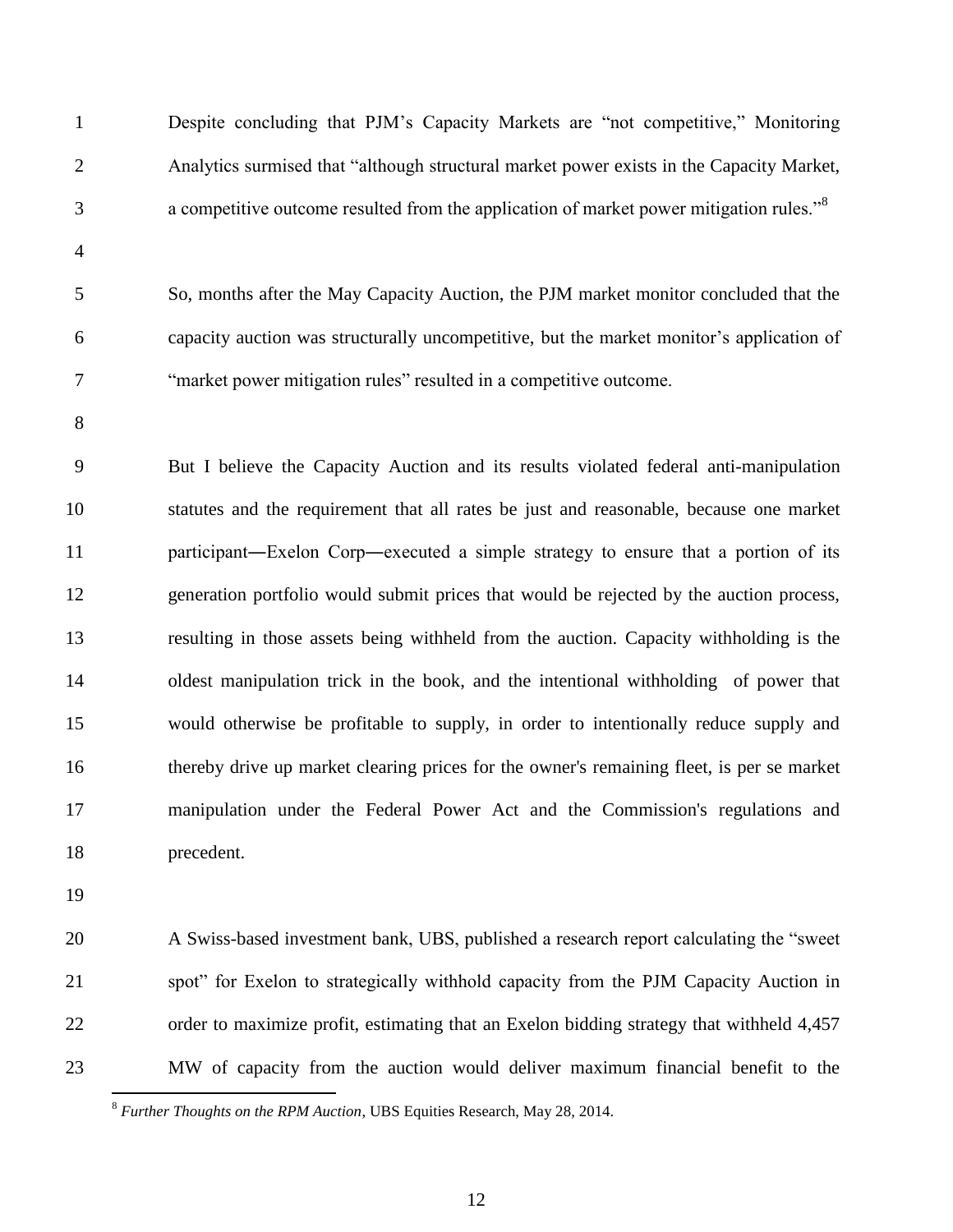| $\mathbf{1}$   | company: "Withholding 4,457 MW thus results in a reduction of \$267M [illion] of                 |
|----------------|--------------------------------------------------------------------------------------------------|
| $\overline{2}$ | revenue but the incrementally \$33.25 higher cross on the supply curve results in                |
| 3              | \$1.9B[illion] of revenue for the remaining 20,543 MW fleet that's bid into the auction for      |
| $\overline{4}$ | a net uplift of \$148M." <sup>9</sup>                                                            |
| 5              |                                                                                                  |
| 6              | In fact, this is nearly exactly what Exelon did in the May PJM Capacity Auction. It              |
| 7              | withheld 4,225 MW of capacity (the Quad Cities, Byron and Oyster Creek nuclear units).           |
| 8              | The withholding of these Exelon units directly resulted in 2017-18 PJM capacity prices           |
| 9              | clearing at \$120/MW-day, more than double the 2016-17 price of \$59/MW-day. This                |
| 10             | doubling of capacity prices results in a doubling of capacity revenues to be collected,          |
| 11             | eventually, by end consumers: power bills will rise by \$3.7 billion.                            |
| 12             |                                                                                                  |
| 13             | As Pulitzer-prize winning journalist David Cay Johnston writes: "The math is simple [for         |
| 14             | Exelon]: collecting \$120 for 83 percent of your fleet of electric power plants produces 99      |
| 15             | percent more revenue than getting \$50 for 100 percent of the fleet." <sup>10</sup> As the media |
| 16             | elsewhere reported, Exelon "Won by Losing" the auction with regard to these three                |
| 17             | plants.                                                                                          |
| 18             |                                                                                                  |
| 19             | As a direct result of Exelon's questionable bidding strategies, consumers forced to buy          |
| 20             | electricity within PJM will pay \$3.7 billion in higher utility bills.                           |
| 21             |                                                                                                  |

 9 Julien Dumoulin-Smith of UBS, Exelon Research Note, copy on file.

<sup>&</sup>lt;sup>10</sup> http://america.aljazeera.com/opinions/2014/5/electricity-auctionpricespowerbillsconsumers.html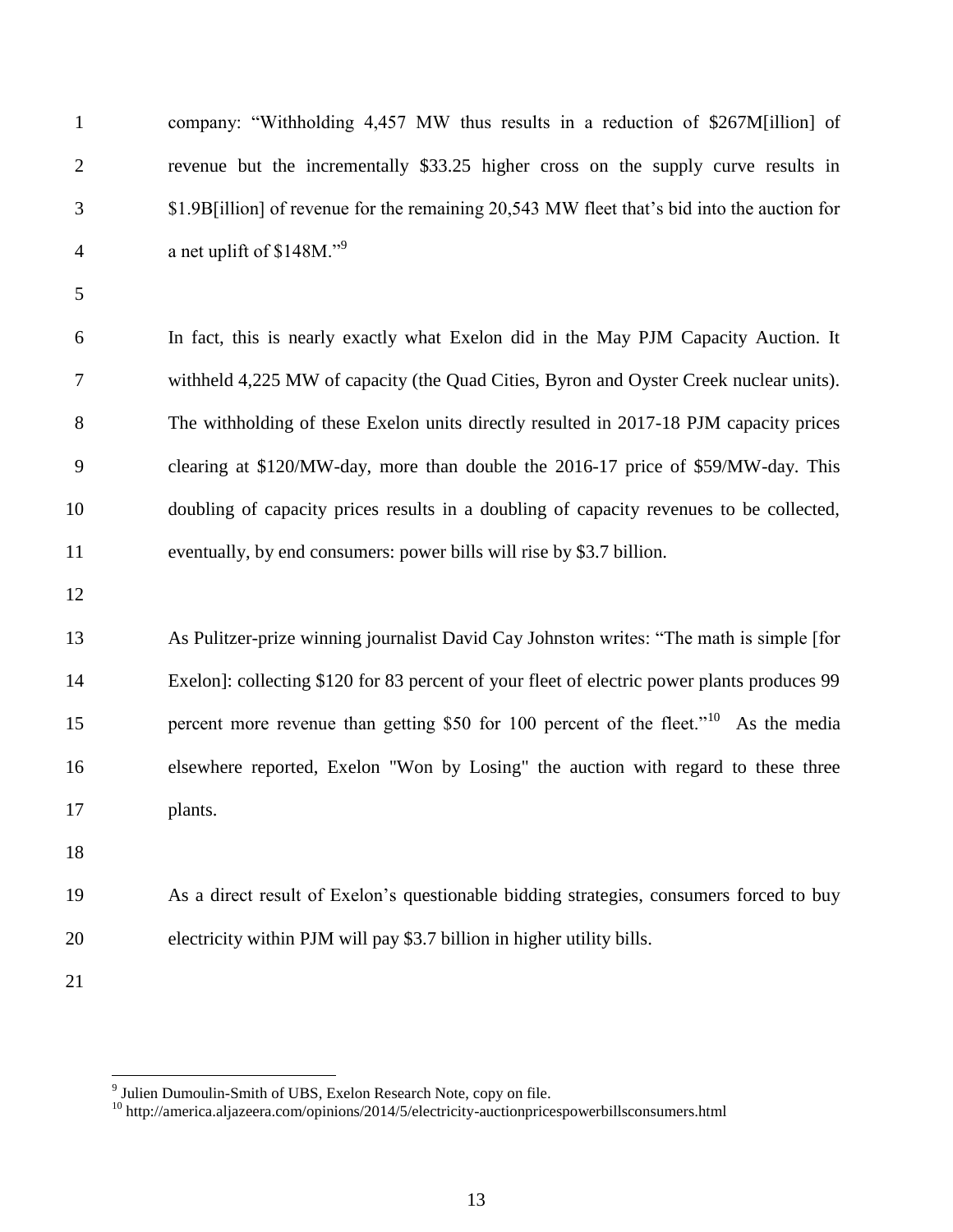| $\mathbf{1}$   |              | Indeed, Exelon, knowing that its withholding strategy would result in windfall profits,             |
|----------------|--------------|-----------------------------------------------------------------------------------------------------|
| $\overline{2}$ |              | made sure to notify investors in a May 27, 2014 filing with the US Securities and                   |
| 3              |              | Exchange Commission that its three nuclear plants in PJM failed to clear the auction. In            |
| $\overline{4}$ |              | the days after telling investors that its three plants failed to clear the auction, Exelon's        |
| 5              |              | stock price jumped 9.3%, rising from \$34.15 on May 23 to \$37.34 by June $5.^{11}$                 |
| 6              |              |                                                                                                     |
| $\overline{7}$ |              | These market manipulation schemes, unmitigated by federal regulators, raise serious                 |
| 8              |              | concerns about Maryland's ability to protect consumers under Exelon's proposed                      |
| 9              |              | acquisition of Pepco.                                                                               |
| 10             |              |                                                                                                     |
| 11             |              | IV. The Proposed Transaction Threatens Maryland's ability to pursue sustainability and              |
| 12             |              | clean energy initiatives.                                                                           |
| 13             |              |                                                                                                     |
| 14             | Q            | How does the proposed transaction threaten Maryland's ability to pursue                             |
| 15             |              | sustainability and clean energy initiatives?                                                        |
| 16             | $\mathbf{A}$ | Maryland has an admirable leadership role in promoting sustainability and clean energy.             |
| 17             |              | In 2005 the Maryland PSC implemented renewable energy requirements for the state's                  |
| 18             |              | utilities. <sup>12</sup> The EmPower Maryland Energy Efficiency Act of 2008 established a goal of a |
| 19             |              | 15 percent reduction in per capita electricity consumption by 2015. The Greenhouse Gas              |
| 20             |              | Emissions Reduction Act of 2009 places the state in a leadership role to address climate            |
|                |              |                                                                                                     |

<sup>&</sup>lt;sup>11</sup> www.sec.gov/Archives/edgar/data/1109357/000119312514212345/d731290d8k.htm

http://webapp.psc.state.md.us/intranet/AboutUs/Press/RPS.pdf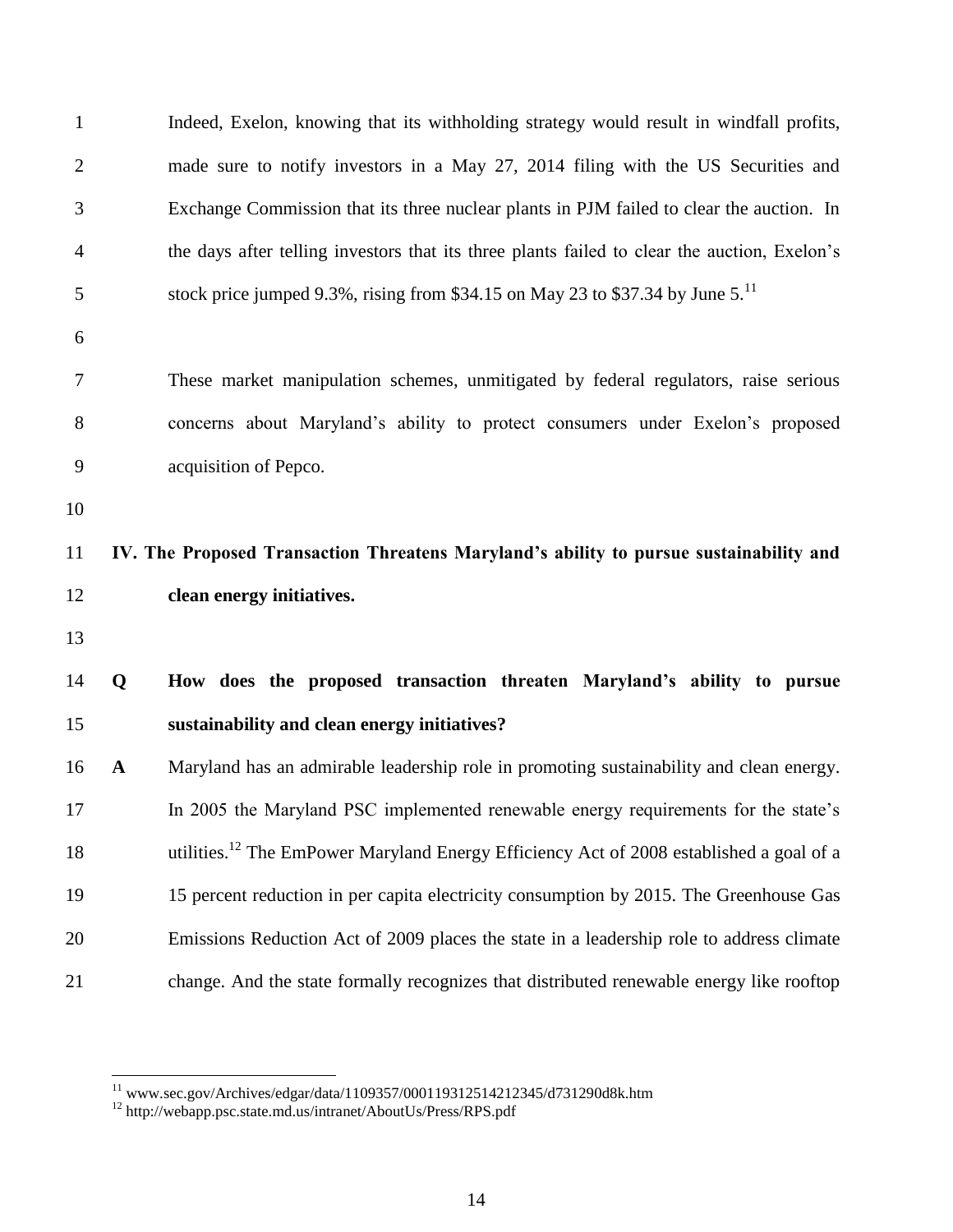| $\mathbf{1}$   | solar is in the public interest. <sup>13</sup> These laudable goals appear to be directly at odds with |
|----------------|--------------------------------------------------------------------------------------------------------|
| $\overline{2}$ | recent actions by Exelon Corp, which threaten to undermine these achievements.                         |
| 3              |                                                                                                        |
| $\overline{4}$ | Exelon has been a national, vocal opponent of the federal Production Tax Credit for wind               |
| 5              | power <sup>14</sup> and is on record as opposing solar power, such as distributed generation:          |
| 6              |                                                                                                        |
| 7              | "Exelon Corporation (which owns utilities in three states and is asking                                |
| 8              | regulators to allow it to buy a fourth in the District of Columbia) recently                           |
| 9              | bragged about killing the wind industry and claimed that it would kill the solar                       |
| 10             | industry next: "This year, it's the wind industry," said Exelon Chief Lobbyist Joe                     |
| 11             | Dominguez. "Next year, it will be the solar industry." <sup>15</sup>                                   |
| 12             |                                                                                                        |
| 13             | Just as importantly, the proposed transaction is occurring during a period of dramatic                 |
| 14             | changes for the utility industry. First, a little background. In January 2013, the Edison              |
| 15             | Electric Institute—the premier national trade association representing the interests of                |
| 16             | Investor Owned Utilities, and of which both Exelon and Pepco are members—released a                    |
| 17             | white paper: Disruptive Challenges: Financial Implications and Strategic Responses to a                |
| 18             | Changing Retail Electric Business. This paper identified distributed energy resources as               |
| 19             | one of the major threats to the existing electric utility business model. From the report:             |
| 20             | "[D] isruptive challenges" arise due to a convergence of factors, including:                           |
| 21             | falling costs of distributed generation and other distributed energy resources                         |

<sup>&</sup>lt;sup>13</sup> Maryland General Assembly, Department of Legislative Services, "Senate Bill 595, 2007 Session," Fiscal and Policy note, Page 2.

www.delawareonline.com/story/money/business/2014/08/29/exelon-corp-opposes-renewal-wind-subsidy/14814083/

www.greentechmedia.com/articles/read/Utility-Exelon-Trying-to-Kill-Wind-and-Solar-Subsidies-While-Keeping-Nukes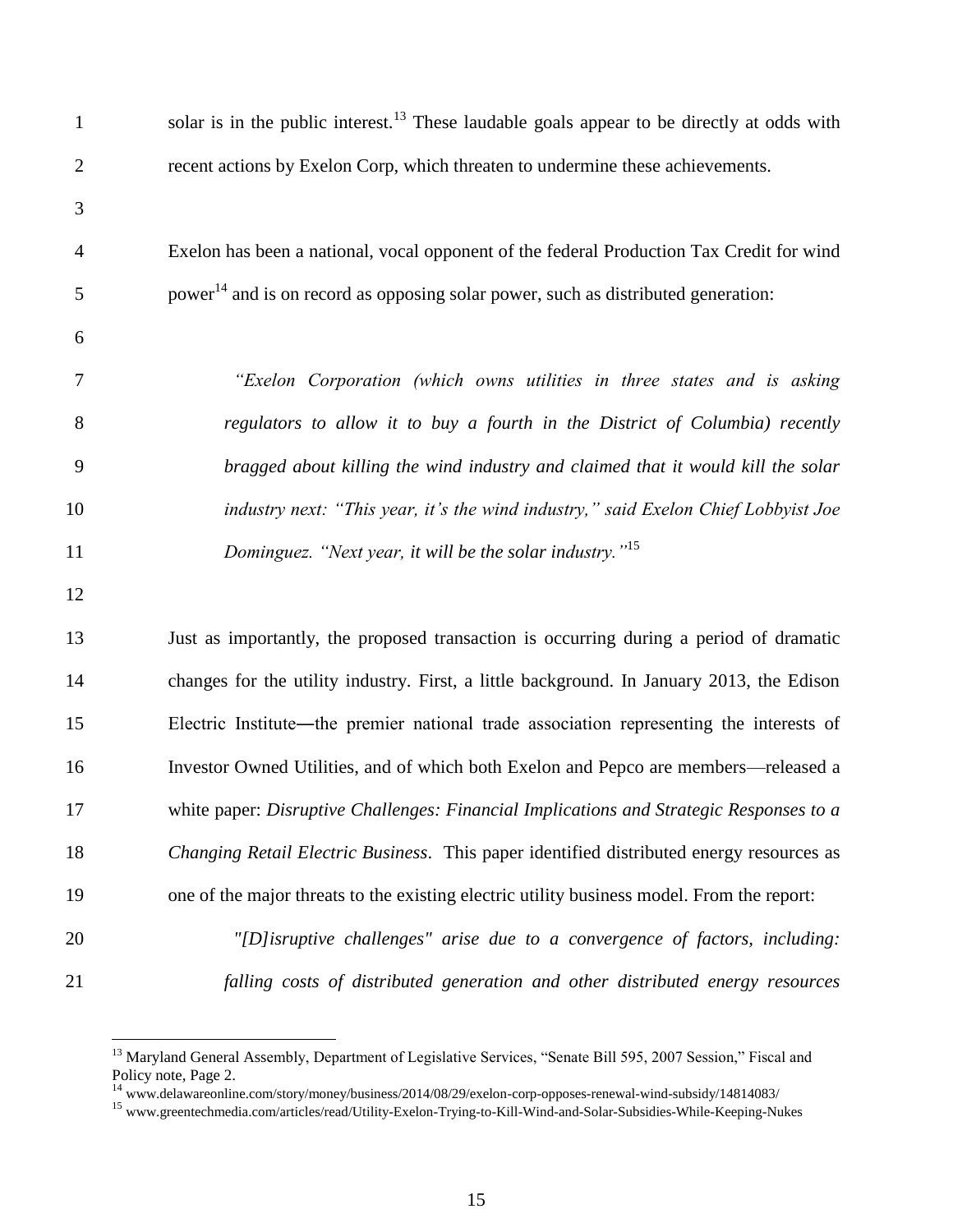*(DER); an enhanced focus on development of new DER technologies; [and] increasing customer, regulatory, and political interest in demandside management technologies (DSM)...The timing of such transformative changes is unclear, but with the potential for technological innovation (e.g., solar photovoltaic or PV) becoming economically viable due to this confluence of forces, the industry and its stakeholders must proactively assess the impacts and alternatives available to address disruptive challenges in a timely manner...The financial risks created by disruptive challenges include declining utility revenues, increasing costs, and lower profitability potential, particularly over the long- term. As DER and DSM programs continue to capture "market share," for example, utility revenues will be reduced. Adding the higher costs to integrate DER, increasing subsidies for DSM and direct metering of DER will result in the potential for a squeeze on profitability and, thus, credit metrics...While the various disruptive challenges facing the electric utility industry may have different implications, they all create adverse impacts on revenues, as well as on investor returns...these financial pressures could have a major impact on realized equity returns, required investor returns, and credit quality. As a result, the future cost and availability of capital for the electric utility industry would be adversely impacted.*<sup>16</sup>

 $\overline{a}$ 

Exelon will control 85% of the utility system in Maryland, aggregating the company's 21 political and economic control. There is nothing in the proposed transaction that would 22 allow Maryland officials to position Pepco and its customers to take advantage of the 23

<sup>&</sup>lt;sup>16</sup> Page 1, Executive Summary, www.eei.org/ourissues/finance/documents/disruptivechallenges.pdf